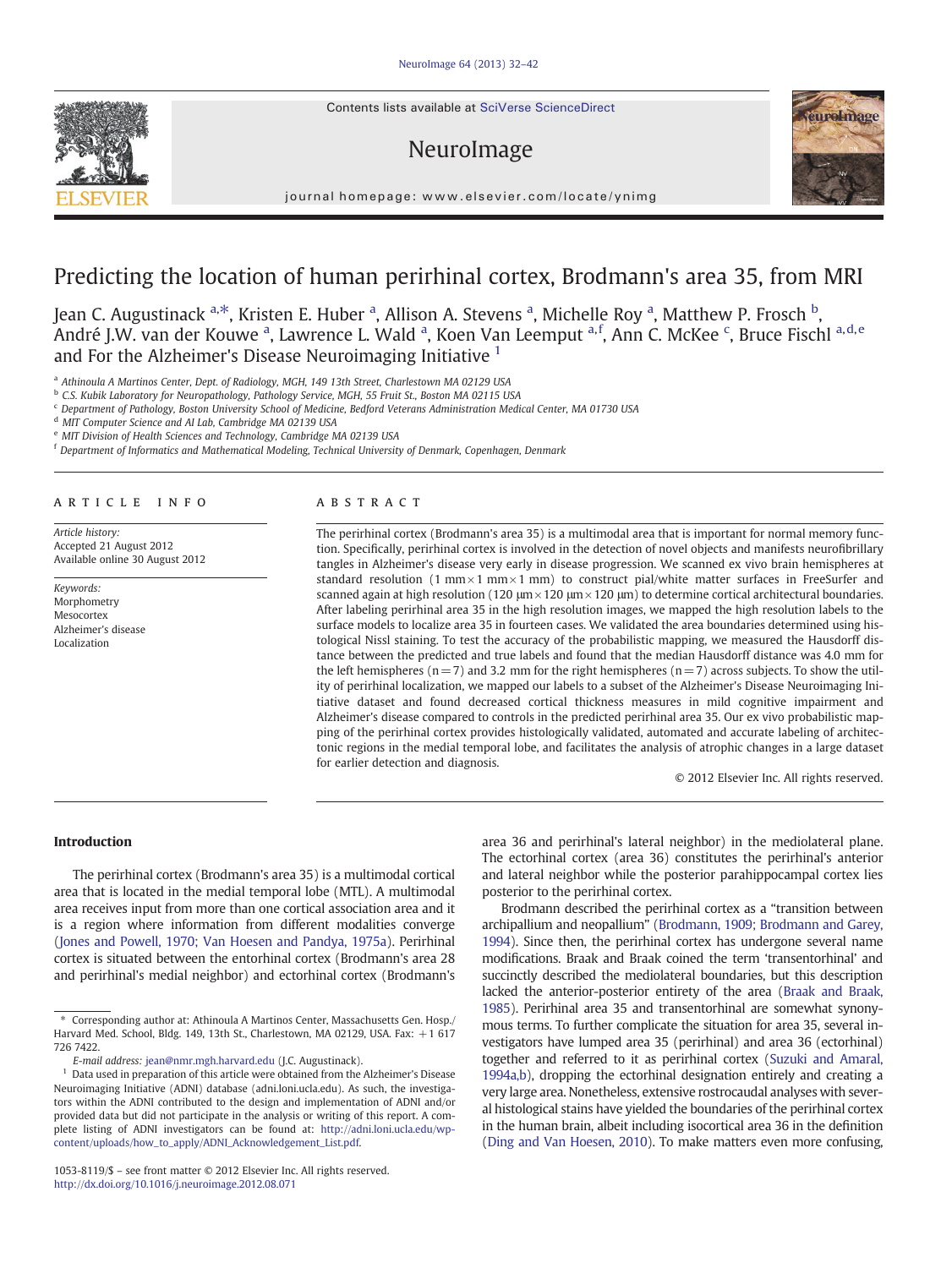perirhinal (area 35) and entorhinal (area 28) have also been grouped together and referred to as the rhinal cortex ([Meunier et al., 1996; Murray](#page-9-0) [and Mishkin, 1986\)](#page-9-0). As a result, perirhinal cortex has three names and three different meanings in the current literature. Given that perirhinal cortex lies in the depths of two sulci (the rhinal sulcus anteriorly and the collateral sulcus anteriorly and posteriorly), and that perirhinal cortex has several names and designations, its location has been confounded with that of its neighbors. This complicated and convoluted scientific backdrop with respect to perirhinal is unfortunate, because imaging, cognitive, and behavioral neuroscientists rely on accurate neuroanatomical localization. When loose definitions occur anatomically, it is difficult to interpret functional findings and controversies can develop that are more semantic than substantive.

Regarding function, the perirhinal cortex plays a significant role in memory as has been demonstrated by several lines of evidence. Perirhinal cortex detects novel objects and denotes familiarity both in non-human primate studies and functional MRI [\(Buckley and Gaffan, 1998; Meunier](#page-9-0) [et al., 1993, 1996; Murray and Mishkin, 1986; Murray et al., 2005;](#page-9-0) [Suzuki et al., 1993; Zola-Morgan et al., 1989\)](#page-9-0). The perirhinal cortex receives inputs from a plethora of diverse cortices and its strongest output is projected to the entorhinal cortex, its medial neighbor, [\(Suzuki and](#page-10-0) [Amaral, 1994a,b; Van Hoesen and Pandya, 1975a\)](#page-10-0), which in turn projects to the hippocampus [\(Van Hoesen and Pandya, 1975b](#page-10-0)). Undeniably, all of these structures, entorhinal, perirhinal and hippocampus are well known for their role in memory ([Brown and Aggleton, 2001; Murray et al., 2005](#page-9-0)). In fact, when the memory circuit fails as it does in Alzheimer's disease, the medial temporal lobe reveals a burden of neurofibrillary tangles and beta-amyloid plaques ([Arnold et al., 1991a; Braak and Braak, 1991](#page-9-0)). Moreover, perirhinal cortex manifests neurofibrillary tangles in normal aging and Alzheimer's disease (AD) at its earliest pathological stages in the MTL ([Braak and Braak, 1985; Knopman et al., 2003; Kordower et al.,](#page-9-0) [2001; Solodkin and Van Hoesen, 1996; Van Hoesen et al., 2000\)](#page-9-0). As the disease progresses, neurofibrillary tangles and amyloid plaques dominate the entire cerebral cortical landscape, and replace healthy neurons with dysfunctional tangled ones and extracellular deposits [\(Arnold et al.,](#page-9-0) [1991a; Braak and Braak, 1991\)](#page-9-0). This massive neuronal cell death throughout MTL (and beyond in later stages) causes significant atrophy that has been detected with in vivo MRI. Several groups have demonstrated that entorhinal and perirhinal show volumetric changes between normal aging and mild Alzheimer's disease ([De Toledo-Morrell et al., 2000; Jack](#page-9-0) [et al., 1997; Kaye et al., 1997; Killiany et al., 2000, 2002; Xu et al., 2000](#page-9-0)) and the mesocortices represent the best indicators, and even more so, the predictors of converting to AD.

Currently, standard clinical MRI scans are acquired with voxels that are approximately 1–2 mm and are thus unable to resolve cortical architecture detail. A recent field has emerged called 'ex vivo imaging' where an autopsy brain is scanned allowing for the acquisition of ultra-high resolution images due to a number of factors that increase image SNR dramatically (e.g. no sample motion, optimal coil loading, exceptionally long scan sessions, reduced distance of the coils from the sample). Generating probabilistic maps based on ex vivo imaging has become a reliable method used to predict location and cortical boundaries because it can be validated with histological ground truth [\(Fischl et al., 2009](#page-9-0)). Ex vivo probability maps have improved upon global volumetric registration such as the Talairach atlas or relying on cortical folding patterns in an ad hoc manner, which can be problematic in higher order associative areas where the sulcal pattern is quite variable.

Our goal was to define the perirhinal cortex (area 35) in ex vivo MRI, validate the MRI-based labeling with Nissl staining, and build a probabilistic atlas for this area in FreeSurfer [\(http://surfer.nmr.mgh.](http://surfer.nmr.mgh.harvard.edu/fswiki) [harvard.edu/fswiki](http://surfer.nmr.mgh.harvard.edu/fswiki)). In this study, we utilized probabilistic mapping based on high resolution ex vivo imaging to predict the location of the perirhinal cortex in the human brain, validated them with histological assays and applied our mesocortical (i.e. entorhinal and perirhinal) labels to the Alzheimer's Disease Neuroimaging Initiative (ADNI) dataset to assess cortical thickness in these vulnerable areas

in the MTL in aging, mild cognitive impairment and Alzheimer's disease.

#### Materials and methods

#### Ex vivo samples

We collected 14 autopsied brain hemispheres from the Massachusetts General Hospital Autopsy Service (Massachusetts General Hospital, Boston MA) and the Framingham Heart Study and Boston University Alzheimer's Disease Center (Veterans Administration Medical Center, Bedford, VA). Each case was pathologically screened for overt neurological diagnoses such as strokes or significant atrophy and none was reported. Hemisphere laterality was evenly divided in our ex vivo sample set with seven left hemispheres and seven right hemispheres. The mean age was 66.9 years and standard deviation was 9.8 years. We procured 8 male and 2 female cases while in the remaining four cases gender information was unavailable. The post-mortem interval was restricted to be less than 25 h and our sample set had a mean PMI of 20.6 h and standard deviation of 5.6 h. Before scanning, each hemisphere was visually inspected for abnormalities and none were observed. These ex vivo cases were used for labeling and probabilistic mapping, as described in the following sections.

#### Radio frequency coils

We acquired images using two custom-made coils (Martinos Center for Biomedical Imaging, Charlestown MA) depending on whether we imaged the perirhinal cortex within a hemisphere or excised the MTL to create a block. For the hemispheres, we utilized a 4-channel phased array coil that consisted of 4 loop coil elements that were 5 cm in diameter and overlapped 1.5 cm with neighboring elements. The combined length of the 4 intertwining coils was approximately 16 cm. For the MTL blocks we utilized a 4-turn solenoid with a 28.5 mm inner diameter and 44 mm in length. For scanning, the hemisphere samples were packed in a plastic bag and vacuum sealed while the solenoid samples were packed in a plastic test tube (i.e. Falcon tube) and inserted into the solenoid holder.

#### Ex vivo imaging and acquisition

We used a fast low angle shot (FLASH) sequence on a 7.0 T human scanner from Siemens (Siemens Healthcare, Erlangen, Germany). Our standard resolution for the high resolution ex vivo samples was 120 μm isotropic for all cases except two cases where the resolution was 100 μm isotropic. We determined that a resolution of 120 μm in lieu of 100 μm still adequately revealed the relevant histoarchitectural (i.e. laminar) features with shortened scan time and increased SNR. We have optimized scan parameters in previous studies ([Augustinack](#page-9-0) [et al., 2005; Fischl et al., 2009\)](#page-9-0) and found that a flip angle of 20° resulted in the best contrast to noise ratio per unit time. Furthermore, we set  $TR=40$  ms and  $TE=20$  ms and found that an echo time set at half the repetition time for ex vivo imaging produced consistent contrast quality and increased SNR when minimizing the bandwidth. It should be noted though that even though parameters were consistently controlled at standard settings, brain samples can yield various contrasts visually. In addition to the high resolution ex vivo images, we acquired MRI volumes of the entire brain hemispheres at a lower resolution, 1.0 mm $\times$ 1.0 mm $\times$ 1.0 mm so that we could create surface models and transform the label from the high resolution data to the lower resolution images for the purpose of creating the probabilistic maps for the perirhinal cortex based on spherical warping [\(Fischl et](#page-9-0) [al., 1999a](#page-9-0)).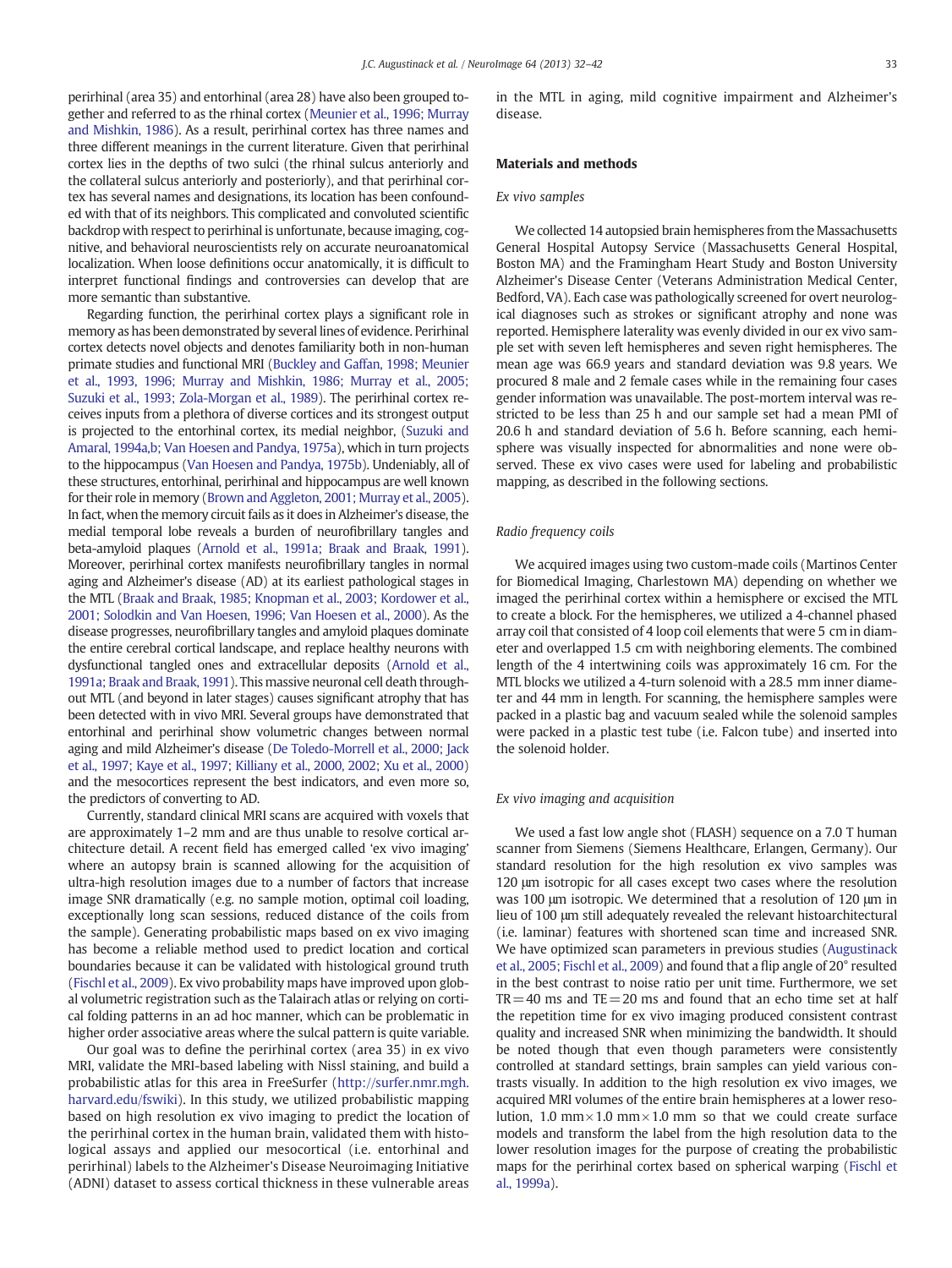## Neuroanatomical labeling

In previous studies [\(Fischl et al., 2009\)](#page-9-0), we established a labeling protocol based on architectonic features observed in ex vivo MRI. We followed the topographical anatomy and cortical architecture described in previous reports [\(Braak and Braak, 1985; Ding and Van](#page-9-0) [Hoesen, 2010; Van Hoesen et al., 2000](#page-9-0)). In this report, we labeled the perirhinal cortex, Brodmann's area 35, based on vertical modular columns in area 35a and an oblique wedge that is located between layers III–VI in area 35b. Lighter signal intensity was observed in neighboring ectorhinal (Brodmann area 36) along all cortical layers unlike the more superficial signal increase observed in perirhinal area 35. The perirhinal label described in this report will be publically released in FreeSurfer.

#### Terminology

The perirhinal cortex is a bipartite cortex composed of periallocortex for area 35a and proisocortex for area 35b ([Sanides, 1969, 1970; Van](#page-10-0) [Hoesen and Pandya, 1975a\)](#page-10-0). This bipartite observation was first noticed by Sanides in the early 1970s [\(Van Hoesen and Pandya, 1975a\)](#page-10-0) and carried forth by [Van Hoesen et al. \(2000\)](#page-10-0) and colleagues [\(Ding and](#page-9-0) [Van Hoesen, 2010\)](#page-9-0). Mesocortex is a generic term that includes both periallocortex and proisocortex and that indicates the paralimbic belt of the cerebral cortex [\(Mesulam and Mufson, 1985; Pandya and](#page-9-0) [Yeterian, 1985](#page-9-0)). This paralimbic or mesocortical belt of cortex intervenes between the three-layered (i.e. paleocortex or allocortex) cortex and the six-layered (i.e. neocortex, isocortex) cortex.

#### Registration

We used Register (MNI toolkit, Montreal, Canada, [http://www.bic.](http://www.bic.mni.mcgill.ca) [mni.mcgill.ca\)](http://www.bic.mni.mcgill.ca) for all registrations that were performed in this study. We registered the FreeSurfer reconstructions to the higher resolution images that contained anatomical labels based on cortical architectural fields observed at ~120 μm. We used a 12-parameter affine registration in Register and manually set fiducial tags on corresponding points on the low and high resolution images, and used the correspondences to create a transform. This protocol was repeated for each case. After visual inspection, multiple registrations were performed using Register to refine and obtain the best possible registration. In ex vivo imaging, we, of course, have no head landmarks to ascertain customary coronal, axial and sagittal planes; thus, after MRI acquisition we rotated cases to a standard orientation and aligned them to our histological coronal plane. For the labeling, we occasionally observed sites that required manual editing of the high resolution labels (just editing a voxel or two voxels to account for errors sampling onto the surface) and these small edits did not significantly change the overall label. Given that the perirhinal primarily resides along the sulci, perirhinal labels were prone to "leaking" into abutting gray matter in the sulcus due to small mis-registration between the high resolution and low resolution volumes, necessitating a small amount of manual editing.

#### Participants and ADNI image acquisition

Data used in preparation of this article were obtained from the Alzheimer's Disease Neuroimaging Initiative (ADNI) database ([www.](http://www.loni.ucla.edu/ADNI) [loni.ucla.edu/ADNI](http://www.loni.ucla.edu/ADNI)) [\(Petersen et al., 2010\)](#page-10-0). The ADNI was launched in 2003 by the National Institute on Aging, the National Institute of Biomedical Imaging and Bioengineering, the Food and Drug Administration, private pharmaceutical companies, and nonprofit organizations, as a \$60-million, 5-year public–private partnership. The primary goal of ADNI is to test whether imaging measures, biological markers, and clinical and neuropsychological assessment can be combined to measure the progression of MCI and early AD. Detailed diagnostic, inclusion, and exclusion criteria are described on the ADNI Web site ([http://www.](http://www.adni-info.org/) [adni-info.org/](http://www.adni-info.org/)). Each participant gave written informed consent in accordance with institutional Human Subjects Research Committee guidelines.

MRI scans were collected on a 1.5 T scanner using a standardized magnetization-prepared rapid gradient echo protocol [\(Mugler and](#page-10-0) [Brookeman, 1991](#page-10-0)): sagittal plane, repetition time/echo time/inversion time, 2400/3/1000 ms, flip angle 8°, 24 cm field of view,  $192 \times 192$ in-plane matrix, 1.2 mm slice thickness [\(Jack et al., 2008](#page-9-0)).

We selected 740 subjects from the ADNI database that also produced good reconstructions from the FreeSurfer stream (FreeSurfer, Charlestown MA [http://surfer.nmr.mgh.harvard.edu\)](http://surfer.nmr.mgh.harvard.edu) [\(Dale et al.,](#page-9-0) [1999; Fischl et al., 1999a,b, 2001; Segonne et al., 2004\)](#page-9-0). All subjects were analyzed at baseline. The gender split included 436 males and 304 females. The diagnoses were normal controls (NC,  $n = 215$ ), mild cognitive impairments (MCI,  $n = 358$ ) and Alzheimer's disease (AD,  $n = 167$ ). The mean age for the control group was 75.9 years with standard deviation 5.5 years while the mild cognitive impairment group had a mean age of 75.0 years with standard deviation 7.1 years and Alzheimer's group presented a mean age of 75.5 years with standard deviation 7.7 years. Thus, the three groups were age matched with a mean of approximately 75 years old. We used the FreeSurfer surfaces from these ADNI cases and our perirhinal and entorhinal labels to evaluate the cortical thickness in perirhinal and entorhinal cortices, respectively.

#### **Statistics**

For the cortical thickness analyses, we used a  $t$ -test in Matlab (Mathworks, Natick MA) to test the significance between the diagnoses (normal, mild cognitive impairment and Alzheimer's subjects). For each label, the vertices were ordered from most probable to least probable, then were thresholded so that the surface area of each predicted entorhinal cortex or perirhinal cortex label matched the average surface area of the ex vivo labels.

#### Results

#### Boundaries of perirhinal cortex

Several cortical architectural features defined the perirhinal cortex in MRI FLASH images. First, modularity was revealed by alternating light and dark intensity that was observed in the perirhinal area 35a. Second, dark signal was observed in the superficial layers in areas 35a and 35b, but this dark signal was only observed in infragranular layers in area 35a. Thus, the dark signal formed an oblique wedge throughout the anterior-posterior extent of the perirhinal cortex. The superficial layers of the perirhinal area 35b showed lighter intensity in the FLASH images compared to its inferior layers (i.e. layers IV (dysgranular), V, VI). The modularity and the wedge segment were consistently observed along the anterior-posterior axis and illustrated in one sample case [\(Fig. 1](#page-3-0)). White arrowheads show medial and lateral borders of the perirhinal cortex. Anteriorly at the level of the primary olfactory cortex, we have demonstrated our first MRI slice with the perirhinal cortex. The vertical columns and disparity in contrast between supragranular and infragranular layers were observed on the lateral parahippocampal gyrus (at this particular anterior-posterior level) and also on the medial bank of the collateral sulcus ([Fig. 1](#page-3-0)A). At the rostral boundary as well as the caudal boundary (shown later), the perirhinal occupied part of the parahippocampal gyrus surface so that it came into view on the exposed gyrus from the depths of the sulcal topography. Moving posteriorly, the perirhinal cortex is positioned more laterally and in the next illustrated MRI slice, we observed the perirhinal cortex in the medial bank of the collateral sulcus and it no longer resided on the parahippocampal surface [\(Fig. 1B](#page-3-0)). The complex sulcal pattern of the human brain routinely creates a unique topography of the perirhinal cortex for each individual. The lighter signal in superficial layers in area 35b and the subsequent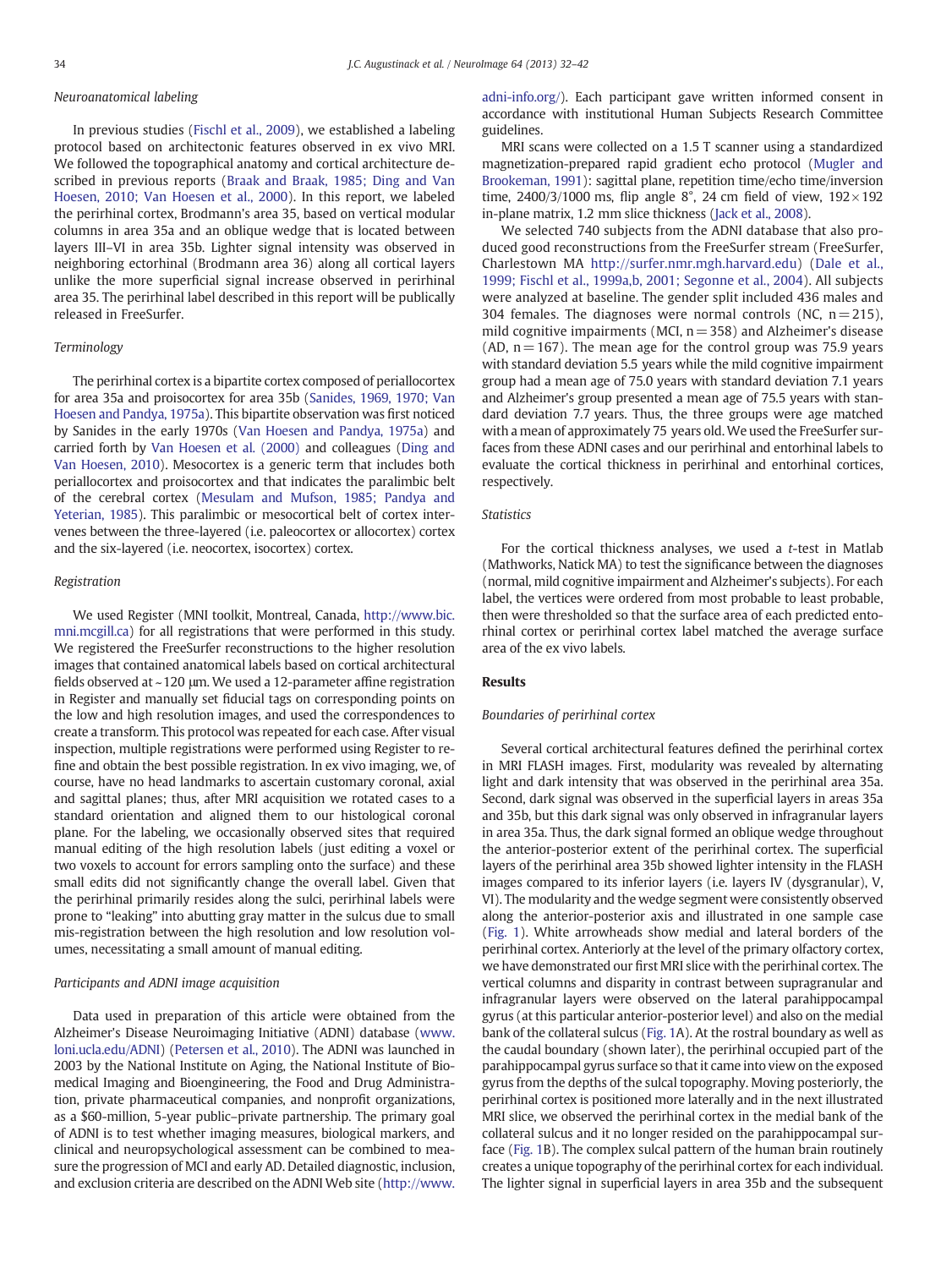<span id="page-3-0"></span>

Fig. 1. Anterior-posterior coronal slices that demonstrate perirhinal cortex in ex vivo MRI. Several ex vivo MRI slices demonstrate detection of the perirhinal cortex (area 35) throughout its rostrocaudal extent in one selected case (67 year old, male). Note the vertical columnar structures in 35a and the oblique wedge in the entire area 35 that indicate the perirhinal cortex. White carets represent the medial and lateral borders in panels A–L.

wedge was a telltale sign of Brodmann's area 35b in ex vivo imaging. The perirhinal cortex continued in this location for several slices (Figs. 1C–F) and the bulk of perirhinal cortex resided on this medial bank. If the depth of collateral sulcus was shallow, we observed perirhinal cortex on the collateral sulcus medially but also found it overflowed slightly onto the lateral bank as well (Figs. 1G–I). In most of our cases, the perirhinal cortex obeyed the medial bank of the collateral sulcus and the fundus of the collateral sulcus marked the lateral boundary at this mid-rostrocaudal level. Nonetheless, when the sulcus was shallow or in the posterior perirhinal as the collateral sulcus ended, it was common for the perirhinal cortex to splay past the collateral fundus and slightly occupy the top of the lateral bank (Figs. 1J–K). The last panel (Fig. 1L) shows the perirhinal cortex positioned on the surface on the parahippocampal gyrus, posterior to where the entorhinal cortex ended. Posteriorly, the perirhinal ended approximately at the level of the lateral geniculate nucleus of the thalamus and ended in most cases as the collateral sulcus ended (but slightly more posterior about 1 mm, less than 10 MRI slices at 100  $\mu$ m<sup>3</sup>). Thus, the landmarks that defined the mediolateral boundaries changed slightly throughout the anterior-posterior extent of the parahippocampal gyrus. Perirhinal

cortex extended beyond entorhinal cortex and encompassed the entorhinal cortex on all entorhinal sides, anteriorly, posteriorly and medially and was on the exposed parahippocampal surface at the anterior and posterior limits.

### Histological-MRI validation of perirhinal cortex

We identified the perirhinal cortex, Brodmann's areas area 35, in high resolution ex vivo MRI and in Nissl stained histological sections. The Nissl stained sections were used to guide the detection of the cortical architectural ex vivo MRI features. The high resolution ex vivo MRI showed modularity in the superficial perirhinal cortex and layers II and III were organized into vertical columns [\(Fig. 2A](#page-4-0)). The vertical columns were evenly spaced and were present in area 35a. The medial border of the perirhinal cortex is adjacent to the entorhinal cortex and resides just inside the parahippocampal gyrus immediately medial to the collateral sulcus ([Fig. 2\)](#page-4-0). In this case, the border is not exactly on the bend of the parahippocampal crown but a few millimeters further inside the sulcus (within inset c in [Fig. 2B](#page-4-0)). The depth of perirhinal columns depended on the depth of the collateral sulcus.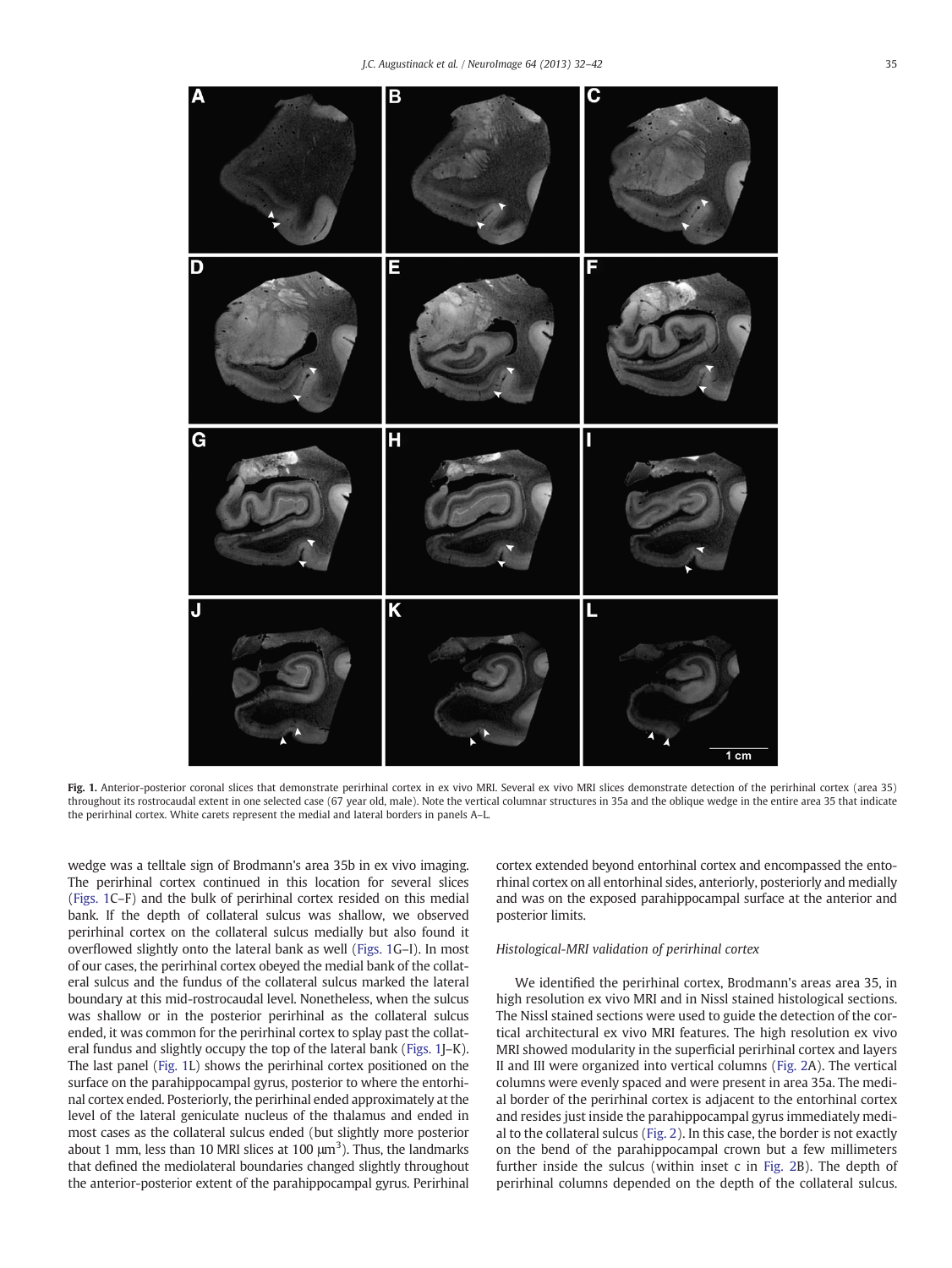<span id="page-4-0"></span>The example in Fig. 2 illustrates a fairly shallow collateral sulcus therefore the perirhinal columns exhibited relatively short columns (Fig. 2C). Nevertheless, the vertical columns displayed in close proximity to each other were visually distinct. Recognizably, the perirhinal columns showed greater depth than the entorhinal islands that only encompass layer II. Both the perirhinal columns and entorhinal islands were showed as bright intensities on ex vivo FLASH images (Fig. 2A). In this image, the brightness and contrast were optimized for the perirhinal cortex. The entorhinal cortex appears somewhat dim. Perirhinal area 35b lies more dorsally than perirhinal area 35a and was located closer to the collateral sulcus fundus (Figs. 2A and B). In its superficial layers, area 35b contains a wedge that has been described histologically [\(Braak and Braak, 1985\)](#page-9-0) and we observed this oblique slant in ex vivo MRI and found it an extremely reliable feature in identifying the perirhinal cortex. The lateral border of the perirhinal cortex is adjacent to the ectorhinal cortex (Brodmann's area 36) and the boundary typically rests at the fundus of the collateral sulcus. In area 35b, the organization of the columns was not observed in the superficial layers, yet we observed the deep layers of area 35b demarcated by a dark region in ex vivo MRI as well as by histology (Fig. 2D). The



Fig. 2. Histological validation of the perirhinal cortex in ex vivo MRI. High resolution FLASH image (100 μm isotropic) that reveals columnar contrast in area 35a medially and lighter contrast superficially and laterally in area 35b in (A). The corresponding histological slice is illustrated in (B) with boxed insets for higher magnification photos of area 35a and area 35b respectively in (C) and (D). Black arrows point to the columns in perirhinal 35a and dotted lines in the infragranular lamina represent the medial portion of the oblique wedge observed in ex vivo MRI in (C). With the collateral sulcus fundus on the left, (D) shows the histological slice of area 35b and the lateral portion of the oblique wedge. The asterisk (\*) denotes layer V in area 35b. Magnification  $bar=5$  mm in (A) and (B). Magnification bar = 500  $\mu$ m in (C) and (D).

oblique slant of this region was larger (vertically in the pia-white matter plane) in the more medial portion of 35b and narrowed laterally toward the fundus for area 35b. The area 35b—area 36 border showed differences in signal properties, with no oblique contrast in superficial layers but with bright signal intensity for these layers in ectorhinal area 36.

To validate what we observed in MRI, we demonstrated the cytoarchitectural organization in Nissl sections (Fig. 2B) and illustrated area 35a and area 35b on the medial bank of the collateral sulcus on this particular section. In this MTL block, many areas occupy this small region and in addition to the mesocortices, the hippocampus and subicular cortices show distinct cortical cellular organization. High magnification photomicrographs illustrate the laminar organization in the perirhinal cortex (Figs. 2C and D). Perirhinal area 35a and area 35b have a vastly different architecture as illustrated in Figs. 2C and D. Black arrows show the perirhinal columns while a single black arrowhead shows the lateral-most entorhinal island. The beginning of the wedge was demarcated with gray dotted lines in Fig. 2C for perirhinal area 35a and continued in Fig. 2D for perirhinal area 35b while the asterisk in Fig. 2D denotes layer V in area 35b.

#### Perirhinal surface models

Two sets of MRI data were acquired, consisting of 1  $\text{mm}^3$  ex vivo data collected at 1.5 T and 100 μm isotropic ex vivo data collected at 7.0 T. The 1 mm<sup>3</sup> data was used to create a surface model for each individual case while the 100 μm data was used to delineate cortical lamina for the perirhinal cortex and demarcate perirhinal boundaries. Each case was manually labeled for the perirhinal cortex based on laminar observations in the high resolution ex vivo MRI. Once the entire extent of the perirhinal cortex was labeled, we manually registered the labeled high resolution data to the low resolution images and used a rigid transformation to move labels from high resolution to low resolution images. From that transformation, we generated individual maps for the left and right hemispheres [\(Fig. 3\)](#page-5-0). The white label represents the perirhinal cortex (Brodmann's area 35) on the individual subject inflated surface maps

To visualize the distance between labels, we used a common spherical coordinate system [\(Fischl et al., 1999a,b](#page-9-0)) and an existing template—fsaverage (FreeSurfer average)—to display a multiple subject spatial probability map in FreeSurfer. Each vertex on the average map was registered with vertices from each subject to determine colocalization of the perirhinal labels. Color labels (red and yellow) represent overlap within perirhinal labels whereas gray surface contains no perirhinal label ([Fig. 4](#page-5-0)). Yellow represents 100% overlap, while gray represents 0% overlap of vertices. Dark and light gray correspond to cortical sulci and gyri, respectively. These probabilistic maps show the location of the perirhinal cortex in the anterior parahippocampal gyrus and more specifically that the perirhinal cortex is located in the medial bank of collateral sulcus and is also positioned on the parahippocampal surface at the anterior and posterior ends ([Fig. 4](#page-5-0)). The probabilistic average for perirhinal area 35 is shown on an inflated fsaverage template.

#### Measurement and accuracy of surface models

To quantify the variability of the perirhinal cortex in our cases, we applied a modified symmetric Hausdorff distance (HD). The HD is a set theoretic measure that allows one to measure the "distance" between two point clouds. Typically the HD is defined as the maximum overall minimum distances between each point in one set to all the points in the other. This can be symmetrized by averaging the HD for the two directions (i.e. from set A to set B and from B to A). In addition, we have found the median to be a more stable measure than the maximum, so it is what we report here. The median HD was 4.0 mm for the left hemispheres ( $n= 7$ ) and 3.2 mm for right hemispheres  $(n= 7)$  [\(Fig. 5\)](#page-6-0) across subjects (that is, transforming each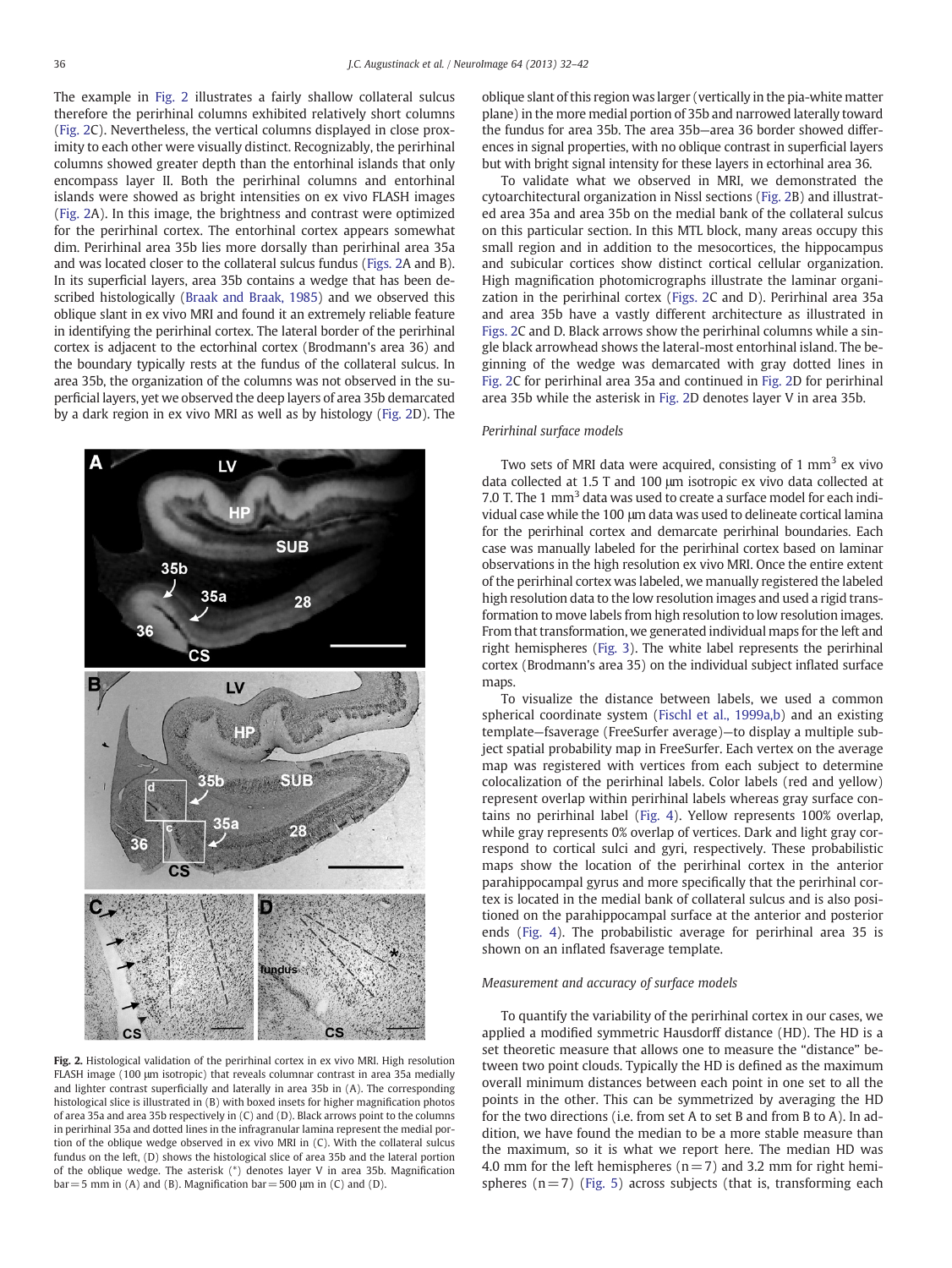<span id="page-5-0"></span>

Fig. 3. Fourteen cases were labeled on high resolution ex vivo MRI volumes and mapped to respective individual surface maps. Each inflated brain shows the location of the perirhinal cortex (area 35) for each case labeled in white.

subject's perirhinal label through the spherical mapping, to every other subject, then computing the HD between the manual and the mapped labels). The left hemisphere showed slightly more variability than the right hemisphere.

#### Application of perirhinal surface models

To demonstrate the utility of the probabilistic mapping, we applied our probabilistic localization to a subset of ADNI participants. We limited the ADNI image volumes to datasets that contained good quality reconstructions and accurate spherical registration. We examined the cortical thickness in the perirhinal cortex (defined as area 35) and entorhinal cortex (defined as area 28) in the selected ADNI dataset of normal controls, (NC,  $n=215$ , mean age = 75.9 years  $\pm$  5.5), mild cognitive impairment (MCI,  $n=358$ , mean age = 75.0 years  $\pm$  7.1) and Alzheimer's disease (AD,  $n=167$ , mean age = 75.5 years  $\pm$  7.7). The cortical thickness was larger for the control group in both predicted locations of the perirhinal and entorhinal cortices. The perirhinal cortex (black bars, [Fig. 6\)](#page-6-0) was slightly smaller than the entorhinal cortical in thickness (gray bars, [Fig. 6\)](#page-6-0) and with each diagnostic increment of disease (NC>MCI>AD). Thus, the cortical thickness was smaller in MCI and AD compared to normal controls ([Fig. 6](#page-6-0)). Error bars stand for standard error of the mean for each group. Perirhinal thickness in normal controls was approximately 3.15 mm and decreased with MCI diagnosis to 2.8 mm and to 2.5 mm in AD in the left hemispheres. The same pattern was observed in the right hemisphere where controls showed a

cortical thickness of 3.15 mm, MCI patients showed 2.8 mm and AD patients showed 2.5 mm. The differences were highly statistically different among each diagnostic group ( $p<1.0^{-9}$  and t $<1.0^{-15}$ ). A similar progressive degenerative cortical thickness pattern was observed in the entorhinal cortex on the right and left but the entorhinal cortex thickness was slightly larger by approximately 0.2 mm–0.4 mm. These results suggest an accurate means to evaluate atrophy in MTL structures.

## Discussion

In this report, we identified the location of the perirhinal cortex (Brodmann's area 35) using high resolution ex vivo MRI, validated the perirhinal cortex with histological analysis and applied surface based registration to our labeled perirhinal cortices to quantify the variability between subjects. We then utilized the labels to predict perirhinal cortex location in ADNI in vivo subjects and applied it to determine cortical thickness in controls, mild cognitive impairment patients and AD patients in Brodmann's area 35.

The perirhinal cortex (area 35) has similarities and differences from its neighboring regions, the entorhinal cortex (area 28) and isocortical area 36. Modularity or a clustering of neurons in the superficial layers is typically observed in entorhinal area 28 and perirhinal area 35a and has been referred to as entorhinal islands and perirhinal columns, respectively. The modularity in the perirhinal cortex includes not only layer II but also layer III, so that layers II–III make up the vertical column [\(Braak and Braak, 1985; Solodkin and Van Hoesen, 1996; Van Hoesen](#page-9-0)



Fig. 4. Average probabilistic maps for the perirhinal cortex. Each case label was mapped onto an existing template-fsaverage-where labels overlapped to show high probability of localization in this ventromedial view. Yellow represents 100% overlap among cases.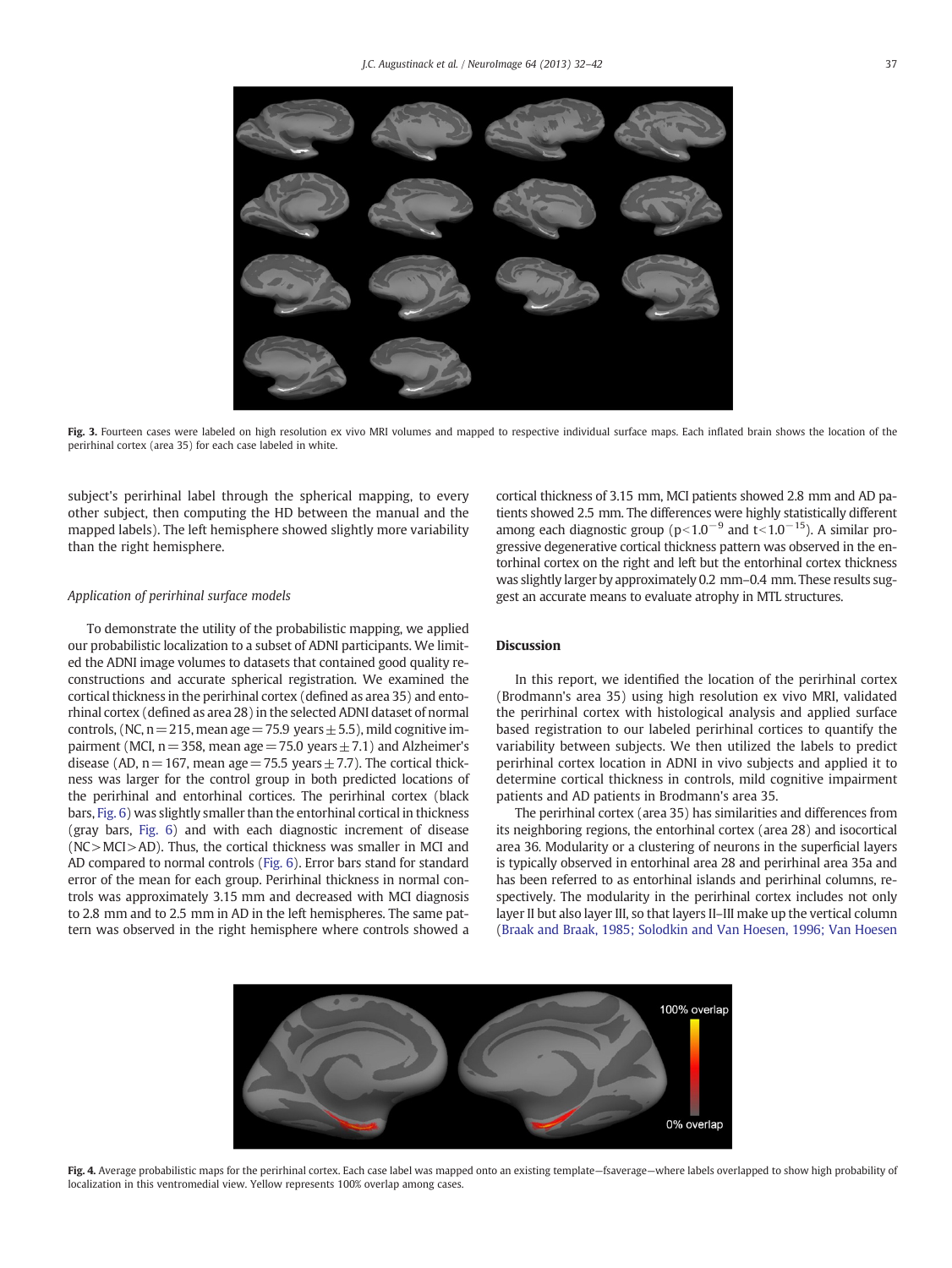<span id="page-6-0"></span>

Fig. 5. Median Hausdorff distance in the perirhinal cortex. The Hausdorff distance was computed from the manual labels and the mapped label. The mean distance was 4.0 mm for the left hemisphere and 3.2 mm for the right hemisphere and the Hausdorff distance was slightly more variable in the left than right hemispheres.

[and Solodkin, 1993; Van Hoesen et al., 2000\)](#page-9-0). This modularity observed in area 28 and area 35a is a classic attribute of the periallocortex tissue type. Perirhinal area 35a is an agranular cortex which means that layer IV is absent. More specifically, a placeholder layer occurs spatially in layer IV but with no cells present. Perirhinal area 35b is a proisocortex with a dysgranular layer IV, which means that it has a few cells in layer IV but not completely organized yet. The organization of layer IV is one of the major differences between area 35 and area 36 ([Ding and](#page-9-0) [Van Hoesen, 2010; Ding et al., 2009; Insausti et al., 1998; Sanides,](#page-9-0) [1969\)](#page-9-0). While area 35 is agranular and dysgranular (35a and 35b, respectively), area 36 contains a compact and granular layer IV. Layer V has medium sized pyramidal neurons in perirhinal areas 35a and 35b, but layer V in 35b is more organized and uniform compared to area 35a. Layer V in area 35b starts to resemble the internal pyramidal layer of isocortical areas but is not as thick, typically only one or two neurons. Layers V and VI are positioned closely together in the entorhinal, perirhinal and ectorhinal cortices. Thus, area 35 is periallocortex and proisocortex with agranular and dysgranular lamination patterns, respectively, while area 36 is isocortex because it has a distinct and granular layer IV [\(Gloor, 1997; Sanides, 1969; Stephan, 1975\)](#page-9-0). Area 36



Fig. 6. Cortical thickness measures for ADNI subjects in the left and right hemispheres in controls, mild cognitive impairment and Alzheimer's disease. The black bars represent the perirhinal cortex (area 35) and the gray bars represent the entorhinal cortex (area 28). Note that the perirhinal cortex is thinner than the entorhinal cortex in each group but shows the same pattern of atrophy as the entorhinal cortex. Error bars represent standard error of the mean for each group.

contains all the components that quintessentially define the isocortex proper—thick layer I, granular layer IV, pyramidal neurons in layers III and V ([Ding and Van Hoesen, 2010; Ding et al., 2009; Gloor, 1997;](#page-9-0) [Insausti et al., 1998; Sanides, 1969; Stephan, 1975; Suzuki and](#page-9-0) [Amaral, 2003a,b\)](#page-9-0). Area 35 and area 36 also reveal distinct and different staining in immunocytochemical labeling in calcium binding proteins (calbindin-Dk28, parvalbumin), non-phosphorylated neurofilament protein (SMI-32), Wisteria floribunda agglutinin, and phosphorylated tau (AT8) ([Ding and Van Hoesen, 2010](#page-9-0)).

As mentioned in the introduction, a confusing nomenclature has burdened the perirhinal cortex and contributed to its mis-localization. Brodmann described the perirhinal cortex as a "transitional cortex between archipallium and neopallium" ([Brodmann, 1909; Brodmann](#page-9-0) [and Garey, 1994\)](#page-9-0) and while this may be, it saddled the perirhinal cortex with a poor connotation. Braak continued this by coining the term 'transentorhinal' cortex for perirhinal area 35 [\(Braak and Braak, 1985](#page-9-0)) and others have followed [\(Taylor and Probst, 2008\)](#page-10-0). Brodmann also described perirhinal cortex as "[consisting] of a narrow strip-like zone limited to the rhinal sulcus and its immediate surroundings that follows this sulcus along its whole length, extending a little beyond it caudally" [\(Brodmann, 1909; Brodmann and Garey, 1994\)](#page-9-0). Brodmann underestimated the size of perirhinal area 35. In fact, the perirhinal cortex (area 35) may be slightly larger than the entorhinal cortex (area 28) because perirhinal surrounds entorhinal on three sides (medially, anteriorly, and posteriorly) but this size depends on the sulcal depth. The nomenclature has been further complicated since several studies have grouped area 35 (perirhinal) and area 36 (ectorhinal) together ([Ding and Van Hoesen, 2010; Insausti et al.,](#page-9-0) [1998; Suzuki and Amaral, 1994a,b\)](#page-9-0). The grouping of area 35 and area 36 was an unfortunate event but likely occurred due to non-human primate studies where it was difficult to target only one Brodmann area, or there was similar connectivity (e.g. Suzuki and Amaral argued that areas 35 and 36 produced similar connectivity in macaque but included area TE in their explanation) [\(Suzuki and Amaral, 1994a\)](#page-10-0), differences in evolutionary animal anatomy, or misidentification due to confusing sulcal patterns. It may even be that the term ectorhinal was dismissed because it is too similar in spelling to entorhinal with just one letter difference between them. It is important to note that areas 36 and 20 (visual association areas) correspond approximately to visually dominant areas (TE of von Economo) [\(von Economo and Koskinas, 1925](#page-10-0)), which are isocortical areas while the perirhinal cortex (area 35) is a periallocortical– proisocortical multimodal area. Several additional studies have categorized area 28 and area 35 together as rhinal cortex. The mesocortices may have been grouped for similar reasons as described above, or due to an inclination to keep continuity with the rodent brain. Thus, categorically, the perirhinal cortex has been merged with the entorhinal cortex medially (i.e. rhinal cortex) ([Meunier et al., 1993; Murray and Mishkin,](#page-9-0) [1986\)](#page-9-0) or with the ectorhinal cortex (area 36) laterally ([Ding and Van](#page-9-0) [Hoesen, 2010; Insausti et al., 1998; Suzuki and Amaral, 1994b](#page-9-0)), but also alone ([Solodkin and Van Hoesen, 1996; Van Hoesen and Pandya,](#page-10-0) [1975b; Van Hoesen and Solodkin, 1993; Van Hoesen et al., 2000](#page-10-0)).

Teasing out area 35 analyses from previous studies that have merged perirhinal area 35 with other above mentioned areas (entorhinal or area 36), our MRI detection of the perirhinal cortex agrees with [Ding and Van Hoesen \(2010\)](#page-9-0) and [Insausti et al. \(1998\)](#page-9-0) for the anterior-posterior extent for area 35 analyses only in that it extends from the temporal incisura anteriorly to slightly past the level of the lateral geniculate nucleus of the thalamus posteriorly. Moreover, we determined that Sanides' anatomical description of 35a and 35b was the most consistent with our ex vivo MRI and corresponding Nissl analysis. Our results also agree with [Braak and Braak \(1985\)](#page-9-0) and [Van Hoesen et](#page-10-0) [al. \(2000\)](#page-10-0) regarding the medial-lateral boundaries among areas 28, 35 and 36. Due to the location of the perirhinal cortex spanning two gyri, multiple names have emerged. Insausti described 35v and 35o where ventral area 35 roughly corresponds to anterior area 35 at the temporal incisura [\(Insausti et al., 1998](#page-9-0)) and Insausti's 35o represents area 35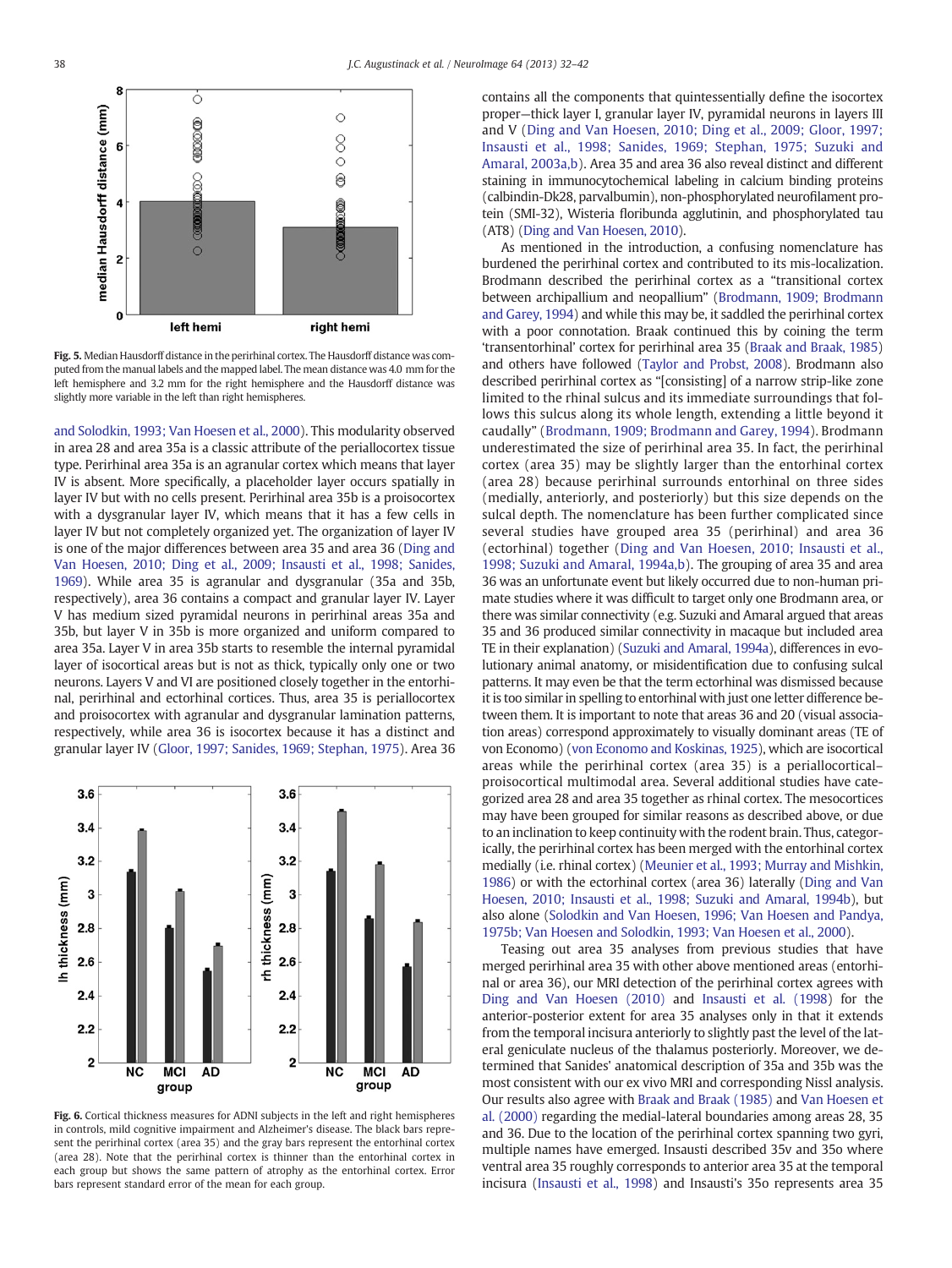oblique and corresponds to the bulk of area 35, along the medial bank of the collateral sulcus, (i.e. Braak's transentorhinal) [\(Braak and Braak,](#page-9-0) [1985; Ding and Van Hoesen, 2010; Van Hoesen and Solodkin, 1993](#page-9-0)). These studies also noted the columnar regions (area 35a) and oblique wedge in the lateral perirhinal cortex (area 35b). Our ex vivo MRI images revealed this pattern and displayed the oblique pattern anteriorly, aligned on the medial bank of the collateral sulcus at the level of the amygdala, and continuing posteriorly until the sulcus ends.

It could be postulated whether the architecture of perirhinal area 35 represents a distinct pattern, or is a continuum between the entorhinal and ectorhinal (area 36) cortices. Based on the fact that perirhinal's architecture is consistent from brain to brain, our data and others' support a specific pattern for the perirhinal cortex, although there may be some truth to the continuum perspective as well. It could be a continuum because it contains features that resemble the entorhinal cortex medially and temporal isocortex (area 36) laterally. The former description—a specific pattern—is preferred due to the distinct cortical architecture and the considerable size of area 35. Our probabilistic map of the perirhinal cortex rivals the size of our probabilistic map for the entorhinal cortex [\(Fischl et al., 2009](#page-9-0)) and this agrees with others that have shown the extensive size of the perirhinal cortex ([Braak, 1980; Ding](#page-9-0) [and Van Hoesen, 2010; Insausti et al., 1998\)](#page-9-0). Given that the mesocortical (i.e. paralimbic) belt intervenes between the allocortex and isocortex, transitional cortices have been observed with retrosplenial cortex as well with a different pattern ([Braak, 1980](#page-9-0)), which argues for the condition that the perirhinal cortex exhibits a specific pattern of cortical architecture. We recommend referring to area 36 as 'isocortical area 36' and only using the term perirhinal cortex to refer to area 35 in future publications.

Several studies have investigated the relationship between myelin content and ex vivo contrast [\(Augustinack et al., 2010; Bock et al.,](#page-9-0) [2009; Eickhoff et al., 2005; Geyer et al., 2011](#page-9-0)). In ex vivo MRI of fixed tissue, a variety of contrasts have been reported that correlate with myelin content, T2\* ([Fukunaga et al., 2010](#page-9-0)), T2 ([Augustinack et al., 2010;](#page-9-0) [Eickhoff et al., 2005](#page-9-0)) as well as T1 [\(Bock et al., 2009; Geyer et al.,](#page-9-0) [2011](#page-9-0)) and the phase (susceptibility weighted) [\(Duyn et al., 2007;](#page-9-0) [Langkammer et al., 2012](#page-9-0)). The medial temporal lobe and in particular the entorhinal and perirhinal cortices are not generally heavily myelinated with the exception of the alveus and the molecular layer of the presubiculum (the superficial presubicular pathway) ([Rosene and](#page-10-0) [Van Hoesen, 1987\)](#page-10-0). Nonetheless, myeloarchitecture in perirhinal cortex provides excellent ex vivo contrast. Braak described and illustrated the cyto-, pigmento- (relating to lipofuscin granules) and myeloarchitecture of the temporal lobe ([Braak, 1980; Braak and](#page-9-0) [Braak, 1985](#page-9-0)) and from his illustrations, one can observe the oblique wedge of the dark signal in areas 35a and 35b that we observed in ex vivo MRI. The illustrations of Krimer and colleagues also resemble, quite remarkably, the oblique pattern in area 35 ([Krimer et al.,](#page-9-0) [1997](#page-9-0)). Krimer's Gallyas staining appears so similar to our images that it is difficult to discern which is ex vivo MRI and which is Gallyas staining when viewed side by side. Insausti and colleagues ([Insausti](#page-9-0) [et al., 1995\)](#page-9-0) also showed myelin staining in this region as well as Nissl staining where the oblique pattern in the perirhinal cortex was observed in both stains, similarly noted in Braak's publications ([Braak,](#page-9-0) [1980; Braak and Braak, 1985](#page-9-0)). The pattern in the Nissl stain, albeit more subtle in some cases, may require a neuroanatomically trained eye to appreciate. The ex vivo MRI contrast observed in the perirhinal cortex, particularly in the oblique wedge, has a cyto-, pigmento-, and myeloarchitectural basis ([Braak, 1980; Eickhoff et al., 2005; Krimer et](#page-9-0) [al., 1997\)](#page-9-0). Eickhoff and colleagues provided quantitative evidence for the concept that it was a mixture of contrast but that myelin contributed more than other properties to the observed MRI intensities ([Eickhoff](#page-9-0) [et al., 2005\)](#page-9-0). Ex vivo validation will continue to play an important role in understanding MRI contrast and underlying myeloarchitecture in the human brain. The myeloarchitecture distribution and specificity of known pathways, bundles and cortical areas will validate in vivo studies

and help determine sequences and contrast that corroborate ex vivo findings with in vivo "myelin content", such as T1w/T2w ratio [\(Glasser](#page-9-0) [and Van Essen, 2011](#page-9-0)), reciprocal of T1 [\(Sigalovsky et al., 2006\)](#page-10-0) and decreased T2\* in myelinated area [\(Cohen-Adad et al., 2012; van Gelderen](#page-9-0) [et al., 2012](#page-9-0)) or increased T2\* in demyelinated conditions [\(Lee et al.,](#page-9-0) [2012](#page-9-0)).

The sulcal pattern in the MTL has also complicated the understanding of area 35 because the sulcal configurations vary considerably from human brain to human brain ([Hanke, 1997; Insausti et al.,](#page-9-0) [1995; Ono et al., 1990; Van Hoesen, 1995; Van Hoesen et al., 2000](#page-9-0)). The collateral sulcus is variable in length and depth, and at least 5 common patterns have been documented (non-interrupted, interrupted, interrupted but connected, interrupted and overlapped, multiple interruptions) [\(Bobinski et al., 1999; de Leon et al., 2004; Feczko et al., 2009;](#page-9-0) [Goncharova et al., 2001; Hanke, 1997; Insausti et al., 1995, 1998; Van](#page-9-0) [Hoesen, 1995](#page-9-0)). The variability of the collateral sulcus together with similar, and arguably worse, variability in the incipient rhinal sulcus creates confusion for the identification of the underlying cortex that runs along both of these sulci, perirhinal cortex (area 35). It is important to emphasize that we labeled based on laminar features and not sulcal topography. Nonetheless, sulcal topography is worthy of discussion because so many studies define these two sulci and perirhinal incorrectly. Depending on the sulcal depth, perirhinal cortex can be larger than the entorhinal cortex because it surrounds entorhinal on all sides, except for entorhinal's anterior border with primary olfactory cortex. Perirhinal cortex (area 35) spans two sulci (rhinal and collateral) and two gyri (anterior lateral temporal cortex and parahippocampal). In this study, we define the rhinal sulcus as completely separate from the collateral sulcus [\(Braak and Braak, 1992; Ono et al., 1990; Suzuki](#page-9-0) [and Amaral, 1994a; Van Hoesen, 1995; Van Hoesen et al., 2000\)](#page-9-0) and do not ascribe to the rhinal sulcus being the anterior part of the collateral [\(Hanke, 1997](#page-9-0)). The sulcal boundaries for the entorhinal and perirhinal cortices can be elaborate, but in the most simple terms, a rhinal sulcus borders anteriorly and the collateral sulcus borders laterally. The entorhinal cortex lies medially, well within the boundaries of both sulci, on the crown of the anterior parahippocampal gyrus. The topography of the perirhinal cortex is where the complexity is introduced because it resides in the depths of both sulci (rhinal and collateral) but on different banks in each. Perirhinal area 35 is positioned lateral to the rhinal sulcus but also medial to the collateral sulcus. Thus, perirhinal cortex is on the lateral bank of the rhinal sulcus and on the medial bank of the collateral sulcus. Perirhinal's location on the lateral bank of the rhinal sulcus in the human brain agrees with the position of the perirhinal cortex in non-human primates but the location on the medial bank of the collateral sulcus is unique to the human brain. The rhinal sulcus is absent in many human brains and is sometimes represented by a subtle groove or nothing at all, which is why it is often dubbed incipient. The collateral sulcus is more dependable and is routinely observed lateral to the entorhinal cortex and perirhinal area 35. Moreover, these complicated folding patterns such as the collateral and rhinal sulcus and intervening cortex, create problems for other registration or localization methods such as registration to a single template volume (i.e. Talairach volume), which may yield poor localization and poor accuracy because all common sulcal patterns were not represented. With ex vivo probabilistic mapping, multiple sulcal patterns are statistically summarized at multiple spatial scales and nearby sulci can help with localization of architectonics if the boundaries are consistent distances from stably occurring folds. This becomes important when research studies report that the right rhinal sulcus pattern was underrepresented in AD [\(Zhan et al., 2009\)](#page-10-0), but given that the rhinal sulcus is extremely variable in humans and often it is so shallow that it is hardly a sulcus but instead a groove anteriorly, it is possible that the label was limited to the collateral sulcus. In contrast, the utilization of high resolution ex vivo labeling with the ability to assess cortical brain areas regardless of sulcal pattern, enables an accurate localization of the perirhinal cortex. Cortical areas that occupy the depths of a sulcus and not the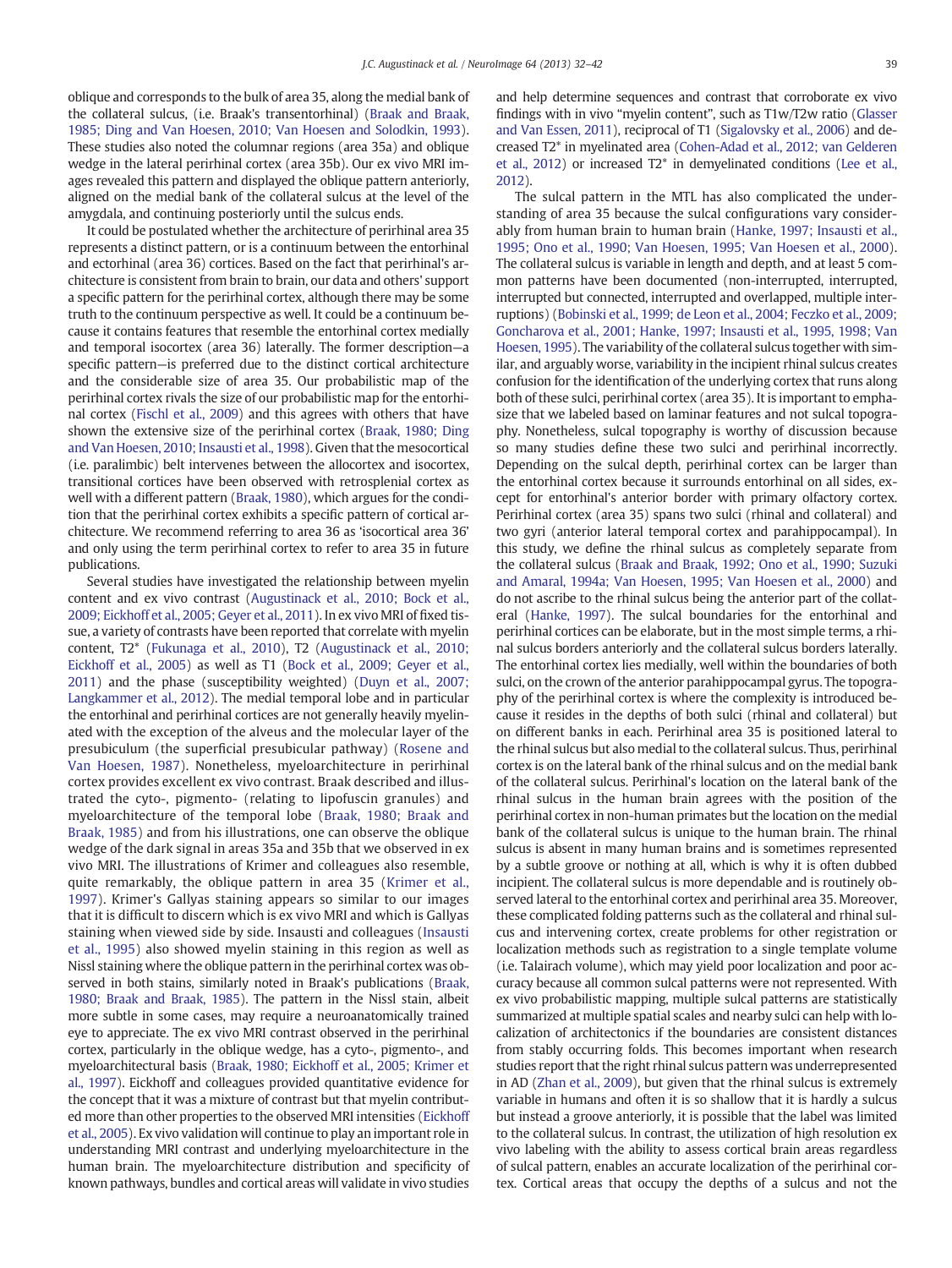crown of a gyrus have not been well studied or localized due to previous technical limitations. The study of brain function depends on accurate and specific localization of anatomical areas, and lack of that—specificity and accuracy—can create a confounding factor in many studies. Our method and localization of the perirhinal cortex provides a prototypical example of mapping areas that are hidden to an exterior observer (i.e. in sulcal depths).

Although this topic may seem like neuroanatomical minutiae, defining each area in the human brain becomes extremely important when diagnosing or predicting diagnoses or conversion to Alzheimer's disease, because these mesocortical areas in the MTL are the most vulnerable to NFT pathology in aging and AD. Area 35 and area 36 exhibit different pathological grades and at different times in the disease progression [\(Braak and Braak, 1991](#page-9-0)). Neurons in area 36 atrophy much later in the disease compared to area 35, which is the first area to display neurofibrillary tangles in aging and AD [\(Arnold et al., 1991b; Braak and Braak, 1991;](#page-9-0) [Kemper, 1984; Knopman et al., 2003;](#page-9-0) Kordower et al., 2001; Van Hoesen [et al., 2000\)](#page-9-0). Others have used cortical thickness measures to illustrate more explicitly that the cortical ribbon is degenerating in these regions at an early stage [\(Dickerson et al., 2009a,b, 2011](#page-9-0)) and likely reflects pathological cerebral atrophy. Our results showed differences between entorhinal cortical thickness and perirhinal cortical thickness in controls, MCI and AD patients and this method provides a more specific metric with area 35 alone than all medial temporal areas together. Furthermore, our tool allows mapping of perirhinal area 35 that has been validated with cortical architecture (i.e. histoarchitecture). Further analyses of cortical thickness were assessed and perirhinal exhibited the same composition as entorhinal cortex with significant thinning in MCI and AD patients. Thus, MRI techniques have improved from a global atrophy measurement to now pinpointing specific areas, and this improvement may reflect and more accurately correlate with behavioral and cognitive scores in future studies.

Analogous to how anatomical definitions can confound diseaserelated analyses; functional consequences may be confounded as well. Animal and functional imaging studies have shown that perirhinal cortex detects novel objects, is required for object recognition, and forms an abstract representation of the object shown with delayed match and delayed non-match experiments, suggesting a role in memory [\(Barense et al., 2010; Brown and Aggleton, 2001; Buffalo et al., 2006;](#page-9-0) [Murray and Mishkin, 1998; Murray et al., 2005\)](#page-9-0). Thus, perirhinal cortex reveals activation when an object is novel and predicts familiaritybased recognition memory responses. Lesions of the perirhinal in macaques have confirmed this novel detection of objects ([Buckley and](#page-9-0) [Gaffan, 1998; Murray and Mishkin, 1986; Suzuki et al., 1993;](#page-9-0) [Zola-Morgan et al., 1989\)](#page-9-0). A controversy exists regarding whether perirhinal cortex is involved in object recognition or object perception ([Hampton, 2005; Murray et al., 2000](#page-9-0)). Imprecise anatomical definitions or grouping multiple areas are commonly proliferated in functional imaging studies. Devlin et al. argue that the perirhinal cortex is involved in visual perception and also in memory and language ([Devlin and Price, 2007](#page-9-0)). This raises the question: is this the case because humans rely mainly on visual input, or is it because the anatomical area defined was large (area  $35 +$  area 36) and included a substantial visual associative area (isocortical area 36)? Cognitive neurobiologists have noted the controversy where Hampton outlined the problems that arose from methodological distinctions regarding perception and memory ([Buckley and Gaffan, 1998; Hampton,](#page-9-0) [2005](#page-9-0)). Perhaps careful fMRI studies that explicitly define the perirhinal as area 35 only can distinguish more a specific function for the perirhinal and distinguish it from surrounding cortices. Our probabilistic mapping provides an accurate localization of the perirhinal cortex and may help future application studies define area 35, and further characterize its functional properties. Functional MRI, and behavioral or cognitive studies are predicated on accurate anatomical localization and when a precise localization does not occur, results can be confounded and difficult to interpret.

#### Conclusion

Understanding cortical areas that traverse more than one gyrus or sulcus is an important task and critical in the assessment of normal brain function as well as disease states. Several imaging studies have utilized a volumetric approach to evaluate and predict the state of atrophy in the MTL in AD. As quantitative measures evolve in imaging from global atrophy to specific metrics such as cortical thickness, it is important to accurately assess each anatomical area in healthy controls, non-demented aging and AD, as well as other neurodegenerative disorders. Our ex vivo probabilistic mapping of the perirhinal cortex provides significant benefits in this endeavor in the form of specific, histologically validated, automated and accurate labeling of architectonic regions in the MTL, facilitating the analysis of atrophic change in a large dataset for earlier detection and diagnosis of the many diseases that affect the MTL. Refined detection of individual areas will enable accurate localization and assessment of smaller, more homogeneously affected brain areas, facilitating earlier detection of disease processes, and enhancing the possibility of therapeutic intervention before widespread cell death.

## Acknowledgments

We would like to thank those who donated tissue; their generous donation made this work possible. We extend special thanks to Brad Dickerson for reading this manuscript and helpful comments. Support for this research was provided in part by the National Center for Research Resources (P41-RR14075, and the NCRR BIRN Morphometric Project BIRN002, U24 RR021382), the National Institute for Biomedical Imaging and Bioengineering (R01EB006758), the National Institute on Aging (AG022381) and (AG028521), the Massachusetts (MGH) Alzheimer's Disease Resource Center (5P50AG005134-28), Boston University Alzheimer's Disease Center and Framingham Heart Study (P30-AG13846 and R01 AG1649), the National Center for Alternative Medicine (RC1AT005728-01), the National Institute for Neurological Disorders and Stroke (R01 NS052585-01, 1R21NS072652-01, 1R01NS070963), and was made possible by the resources provided by Shared Instrumentation Grants 1S10RR023401, 1S10RR019307, and 1S10RR023043. Additional support was provided by The Autism & Dyslexia Project funded by the Ellison Medical Foundation and by the NIH Blueprint for Neuro-science Research (U01-MH093765, part of the multi-institutional Human Connectome Project). Data collection and sharing for this project was funded by the Alzheimer's Disease Neuroimaging Initiative (ADNI) (National Institutes of Health Grant U01 AG024904). ADNI is funded by the National Institute on Aging, the National Institute of Biomedical Imaging and Bioengineering, and through generous contributions from the following: Abbott; Alzheimer's Association; Alzheimer's Drug Discovery Foundation; Amorfix Life Sciences Ltd.; AstraZeneca; Bayer HealthCare; BioClinica, Inc.; Biogen Idec Inc.; Bristol-Myers Squibb Company; Eisai Inc.; Elan Pharmaceuticals Inc.; Eli Lilly and Company; F. Hoffmann-La Roche Ltd. and its affiliated company Genentech, Inc.; GE Healthcare; Innogenetics, N.V.; Janssen Alzheimer Immunotherapy Research & Development, LLC.; Johnson & Johnson Pharmaceutical Research & Development LLC.; Medpace, Inc.; Merck & Co., Inc.; Meso Scale Diagnostics, LLC.; Novartis Pharmaceuticals Corporation; Pfizer Inc.; Servier; Synarc Inc.; and Takeda Pharmaceutical Company. The Canadian Institutes of Health Research is providing funds to support ADNI clinical sites in Canada. Private sector contributions are facilitated by the Foundation for the National Institutes of Health ([www.fnih.org](http://www.fnih.org)). The grantee organization is the Northern California Institute for Research and Education, and the study is coordinated by the Alzheimer's Disease Cooperative Study at the University of California, San Diego. ADNI data are disseminated by the Laboratory for Neuro Imaging at the University of California, Los Angeles. This research was also supported by NIH grants P30 AG010129, K01 AG030514, and the Dana Foundation.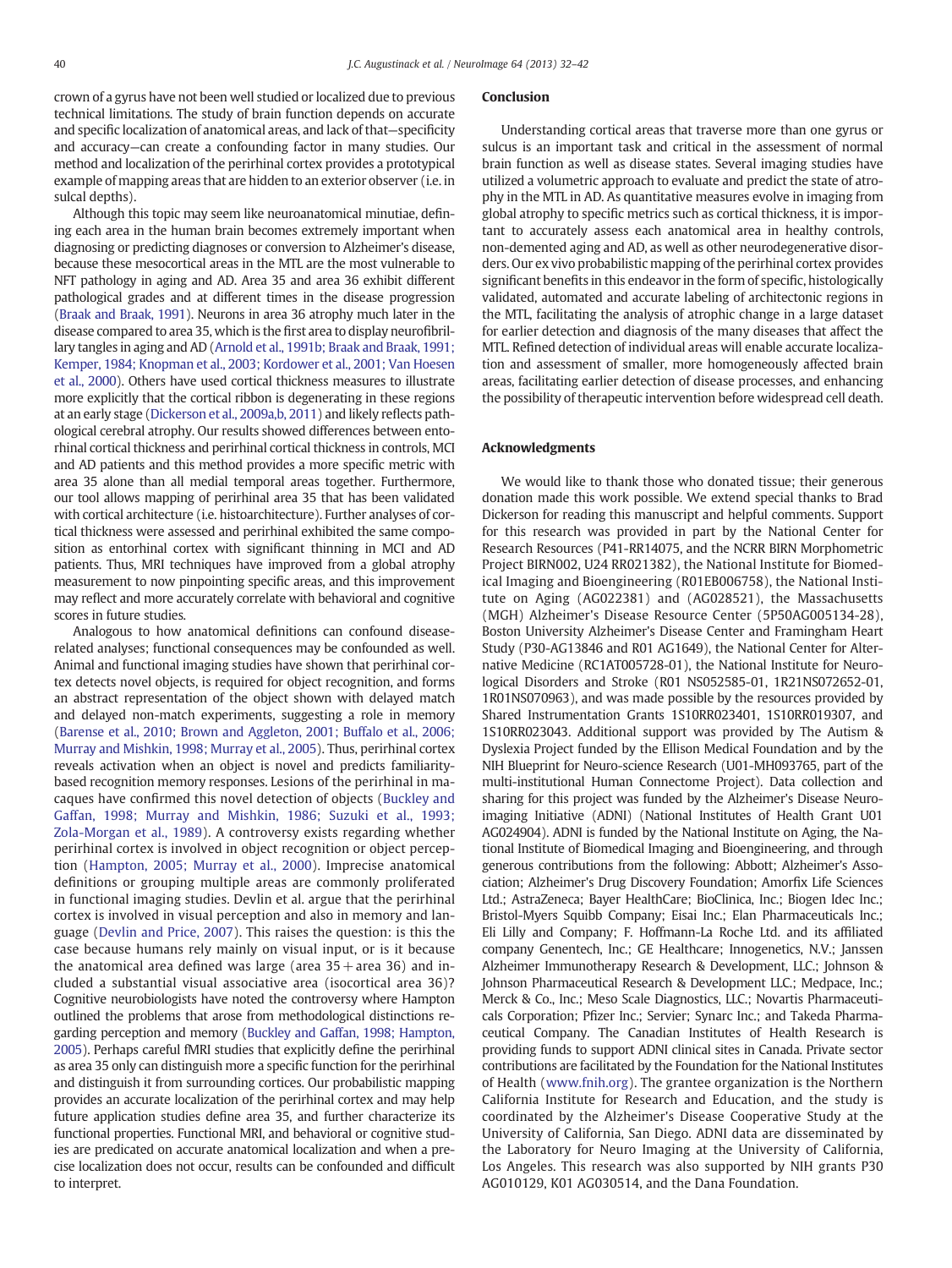#### <span id="page-9-0"></span>References

- Arnold, S.E., Hyman, B.T., Flory, J., Damasio, A.R., Van Hoesen, G.W., 1991a. The topographical and neuroanatomical distribution of neurofibrillary tangles and neuritic plaques in the cerebral cortex of patients with Alzheimer's disease. Cereb. Cortex 1, 103–116.
- Arnold, S.E., Hyman, B.T., Van Hoesen, G.W., Damasio, A.R., 1991b. Some cytoarchitectural abnormalities of the entorhinal cortex in schizophrenia. Arch. Gen. Psychiatry 48, 625–632.
- Augustinack, J.C., van der Kouwe, A.J., Blackwell, M.L., Salat, D.H., Wiggins, C.J., Frosch, M.P., Wiggins, G.C., Potthast, A., Wald, L.L., Fischl, B.R., 2005. Detection of entorhinal layer II using 7 Tesla magnetic resonance imaging. Ann. Neurol. 57, 489–494.
- Augustinack, J.C., Helmer, K., Huber, K.E., Kakunoori, S., Zollei, L., Fischl, B., 2010. Direct visualization of the perforant pathway in the human brain with ex vivo diffusion tensor imaging. Front. Hum. Neurosci. 4, 42.
- Barense, M.D., Henson, R.N., Lee, A.C., Graham, K.S., 2010. Medial temporal lobe activity during complex discrimination of faces, objects, and scenes: effects of viewpoint. Hippocampus 20, 389–401.
- Bobinski, M., de Leon, M.J., Convit, A., De Santi, S., Wegiel, J., Tarshish, C.Y., Saint Louis, L.A., Wisniewski, H.M., 1999. MRI of entorhinal cortex in mild Alzheimer's disease. Lancet 353, 38–40.
- Bock, N.A., Kocharyan, A., Liu, J.V., Silva, A.C., 2009. Visualizing the entire cortical myelination pattern in marmosets with magnetic resonance imaging. J. Neurosci. Methods 185, 15–22.
- Braak, H., 1980. Architectonics of the Human Telencephalic Cortex. Studies of Brain Function. Springer-Verlag, Berlin Heidleberg, pp. 42–48.
- Braak, H., Braak, E., 1985. On areas of transition between entorhinal allocortex and temporal isocortex in the human brain. Normal morphology and lamina-specific pathology in Alzheimer's disease. Acta Neuropathol. 68, 325–332.
- Braak, H., Braak, E., 1991. Neuropathological staging of Alzheimer-related changes. Acta Neuropathol. (Berl.) 82, 239–259.
- Braak, H., Braak, E., 1992. The human entorhinal cortex: normal morphology and lamina-specific pathology in various diseases. Neurosci. Res. 15, 6–31.
- Brodmann, K., 1909. Vergleichende Lokalisationslehre der Groshirnrinde. Verlag von Johann Ambrosius Barth, Leipzig.
- Brodmann, K., Garey, L., 1994. Brodmann's Localisation in the Cerebral Cortex. Smith-Gordon, London.
- Brown, M.W., Aggleton, J.P., 2001. Recognition memory: what are the roles of the perirhinal cortex and hippocampus? Nat. Rev. Neurosci. 2, 51–61.
- Buckley, M.J., Gaffan, D., 1998. Perirhinal cortex ablation impairs visual object identification. J. Neurosci. 18, 2268–2275.
- Buffalo, E.A., Bellgowan, P.S., Martin, A., 2006. Distinct roles for medial temporal lobe structures in memory for objects and their locations. Learn. Mem. 13, 638–643.
- Cohen-Adad, J., Polimeni, J.R., Helmer, K.G., Benner, T., McNab, J.A., Wald, L.L., Rosen, B.R., Mainero, C., 2012. T(2)\* mapping and B(0) orientation-dependence at 7 T reveal cyto- and myeloarchitecture organization of the human cortex. Neuroimage 60, 1006–1014.
- Dale, A.M., Fischl, B., Sereno, M.I., 1999. Cortical surface-based analysis. I. Segmentation and surface reconstruction. Neuroimage 9, 179–194.
- de Leon, M.J., DeSanti, S., Zinkowski, R., Mehta, P.D., Pratico, D., Segal, S., Clark, C., Kerkman, D., DeBernardis, J., Li, J., Lair, L., Reisberg, B., Tsui, W., Rusinek, H., 2004. MRI and CSF studies in the early diagnosis of Alzheimer's disease. J. Intern. Med. 256, 205–223.
- De Toledo-Morrell, L., Goncharova, I., Dickerson, B., Wilson, R.S., Bennett, D.A., 2000. From healthy aging to early Alzheimer's disease: in vivo detection of entorhinal cortex atrophy. Ann. N. Y. Acad. Sci. 911, 240–253.
- Devlin, J.T., Price, C.J., 2007. Perirhinal contributions to human visual perception. Curr. Biol. 17, 1484–1488.
- Dickerson, B.C., Bakkour, A., Salat, D.H., Feczko, E., Pacheco, J., Greve, D.N., Grodstein, F., Wright, C.I., Blacker, D., Rosas, H.D., Sperling, R.A., Atri, A., Growdon, J.H., Hyman, B.T., Morris, J.C., Fischl, B., Buckner, R.L., 2009a. The cortical signature of Alzheimer's disease: regionally specific cortical thinning relates to symptom severity in very mild to mild AD dementia and is detectable in asymptomatic amyloidpositive individuals. Cereb. Cortex 19, 497–510.
- Dickerson, B.C., Feczko, E., Augustinack, J.C., Pacheco, J., Morris, J.C., Fischl, B., Buckner, R.L., 2009b. Differential effects of aging and Alzheimer's disease on medial temporal lobe cortical thickness and surface area. Neurobiol. Aging 30, 432–440.
- Dickerson, B.C., Stoub, T.R., Shah, R.C., Sperling, R.A., Killiany, R.J., Albert, M.S., Hyman, B.T., Blacker, D., Detoledo-Morrell, L., 2011. Alzheimer-signature MRI biomarker predicts AD dementia in cognitively normal adults. Neurology 76, 1395–1402.
- Ding, S.L., Van Hoesen, G.W., 2010. Borders, extent, and topography of human perirhinal cortex as revealed using multiple modern neuroanatomical and pathological markers. Hum. Brain Mapp. 31, 1359–1379.
- Ding, S.L., Van Hoesen, G.W., Cassell, M.D., Poremba, A., 2009. Parcellation of human temporal polar cortex: a combined analysis of multiple cytoarchitectonic, chemoarchitectonic, and pathological markers. J. Comp. Neurol. 514, 595–623.
- Duyn, J.H., van Gelderen, P., Li, T.Q., de Zwart, J.A., Koretsky, A.P., Fukunaga, M., 2007. High-field MRI of brain cortical substructure based on signal phase. Proc. Natl. Acad. Sci. U. S. A. 104, 11796–11801.
- Eickhoff, S., Walters, N.B., Schleicher, A., Kril, J., Egan, G.F., Zilles, K., Watson, J.D., Amunts, K., 2005. High-resolution MRI reflects myeloarchitecture and cytoarchitecture of human cerebral cortex. Hum. Brain Mapp. 24, 206–215.
- Feczko, E., Augustinack, J.C., Fischl, B., Dickerson, B.C., 2009. An MRI-based method for measuring volume, thickness and surface area of entorhinal, perirhinal, and posterior parahippocampal cortex. Neurobiol. Aging 30, 420–431.
- Fischl, B., Sereno, M.I., Dale, A.M., 1999a. Cortical surface-based analysis. II: inflation, flattening, and a surface-based coordinate system. Neuroimage 9, 195–207.
- Fischl, B., Sereno, M.I., Tootell, R.B., Dale, A.M., 1999b. High-resolution intersubject averaging and a coordinate system for the cortical surface. Hum. Brain Mapp. 8, 272–284.
- Fischl, B., Liu, A., Dale, A.M., 2001. Automated manifold surgery: constructing geometrically accurate and topologically correct models of the human cerebral cortex. IEEE Trans. Med. Imaging 20, 70–80.
- Fischl, B., Stevens, A.A., Rajendran, N., Yeo, B.T., Greve, D.N., Van Leemput, K., Polimeni, J.R., Kakunoori, S., Buckner, R.L., Pacheco, J., Salat, D.H., Melcher, J., Frosch, M.P., Hyman, B.T., Grant, P.E., Rosen, B.R., van der Kouwe, A.J., Wiggins, G.C., Wald, L.L., Augustinack, J.C., 2009. Predicting the location of entorhinal cortex from MRI. Neuroimage 47, 8–17.
- Fukunaga, M., Li, T.Q., van Gelderen, P., de Zwart, J.A., Shmueli, K., Yao, B., Lee, J., Maric, D., Aronova, M.A., Zhang, G., Leapman, R.D., Schenck, J.F., Merkle, H., Duyn, J.H., 2010. Layer-specific variation of iron content in cerebral cortex as a source of MRI contrast. Proc. Natl. Acad. Sci. U. S. A. 107, 3834–3839.
- Geyer, S., Weiss, M., Reimann, K., Lohmann, G., Turner, R., 2011. Microstructural parcellation of the human cerebral cortex—From Brodmann's post-mortem map to in vivo mapping with high-field magnetic resonance imaging. Front. Hum. Neurosci. 5, 19.
- Glasser, M.F., Van Essen, D.C., 2011. Mapping human cortical areas in vivo based on myelin content as revealed by T1- and T2-weighted MRI. J. Neurosci. 31, 11597–11616.
- Gloor, P., 1997. The Temporal Lobe and Limbic System. Oxford University Press, New York, New York.
- Goncharova, H. Dickerson, B.C., Stoub, T.R., deToledo-Morrell, L., 2001. MRI of human entorhinal cortex: a reliable protocol for volumetric measurement. Neurobiol. Aging 22, 737–745.
- Hampton, R.R., 2005. Monkey perirhinal cortex is critical for visual memory, but not for visual perception: reexamination of the behavioural evidence from monkeys. Q. J. Exp. Psychol. B 58, 283–299.
- Hanke, J., 1997. Sulcal pattern of the anterior parahippocampal gyrus in the human adult. Ann. Anat. 179, 335–339.
- Insausti, R., Tunon, T., Sobreviela, T., Insausti, A.M., Gonzalo, L.M., 1995. The human entorhinal cortex: a cytoarchitectonic analysis. J. Comp. Neurol. 355, 171–198.
- Insausti, R., Juottonen, K., Soininen, H., Insausti, A.M., Partanen, K., Vainio, P., Laakso, M.P., Pitkanen, A., 1998. MR volumetric analysis of the human entorhinal, perirhinal, and temporopolar cortices. AJNR Am. J. Neuroradiol. 19, 659–671.
- Jack Jr., C.R., Petersen, R.C., Xu, Y.C., Waring, S.C., O'Brien, P.C., Tangalos, E.G., Smith, G.E., Ivnik, R.J., Kokmen, E., 1997. Medial temporal atrophy on MRI in normal aging and very mild Alzheimer's disease. Neurology 49, 786–794.
- Jack Jr., C.R., Bernstein, M.A., Fox, N.C., Thompson, P., Alexander, G., Harvey, D., Borowski, B., Britson, P.J., J, L.W., Ward, C., Dale, A.M., Felmlee, J.P., Gunter, J.L., Hill, D.L., Killiany, R., Schuff, N., Fox-Bosetti, S., Lin, C., Studholme, C., DeCarli, C.S., Krueger, G., Ward, H.A., Metzger, G.J., Scott, K.T., Mallozzi, R., Blezek, D., Levy, J., Debbins, J.P., Fleisher, A.S., Albert, M., Green, R., Bartzokis, G., Glover, G., Mugler, J., Weiner, M.W., 2008. The Alzheimer's Disease Neuroimaging Initiative (ADNI): MRI methods. J. Magn. Reson. Imaging 27, 685–691.
- Jones, E.G., Powell, T.P.S., 1970. An anatomical study of converging sensory pathways within the cerebral cortex of the monkey. Brain 93, 793–820.
- Kaye, J.A., Swihart, T., Howieson, D., Dame, A., Moore, M.M., Karnos, T., Camicioli, R., Ball, M., Oken, B., Sexton, G., 1997. Volume loss of the hippocampus and temporal lobe in healthy elderly persons destined to develop dementia. Neurology 48, 1297–1304.
- Kemper, T., 1984. Neuroanatomical and neuropathological changes in normal aging and in dementia. In: Albert, M.L., Knopefel, J.E. (Eds.), Clinical Neurology of Aging. Oxford University Press, New York, NY, pp. 9–52.
- Killiany, R.J., Gomez-Isla, T., Moss, M., Kikinis, R., Sandor, T., Jolesz, F., Tanzi, R., Jones, K., Hyman, B.T., Albert, M.S., 2000. Use of structural magnetic resonance imaging to predict who will get Alzheimer's disease. Ann. Neurol. 47, 430–439.
- Killiany, R.J., Hyman, B.T., Gomez-Isla, T., Moss, M.B., Kikinis, R., Jolesz, F., Tanzi, R., Jones, K., Albert, M.S., 2002. MRI measures of entorhinal cortex vs hippocampus in preclinical AD. Neurology 58, 1188–1196.
- Knopman, D.S., Parisi, J.E., Salviati, A., Floriach-Robert, M., Boeve, B.F., Ivnik, R.J., Smith, G.E., Dickson, D.W., Johnson, K.A., Petersen, L.E., McDonald, W.C., Braak, H., Petersen, R.C., 2003. Neuropathology of cognitively normal elderly. J. Neuropathol. Exp. Neurol. 62, 1087–1095.
- Kordower, J.H., Chu, Y., Stebbins, G.T., DeKosky, S.T., Cochran, E.J., Bennett, D., Mufson, E.J., 2001. Loss and atrophy of layer II entorhinal cortex neurons in elderly people with mild cognitive impairment. Ann. Neurol. 49, 202–213.
- Krimer, L.S., Hyde, T.M., Herman, M.M., Saunders, R.C., 1997. The entorhinal cortex: an examination of cyto- and myeloarchitectonic organization in humans. Cereb. Cortex 7, 722–731.
- Langkammer, C., Krebs, N., Goessler, W., Scheurer, E., Yen, K., Fazekas, F., Ropele, S., 2012. Susceptibility induced gray-white matter MRI contrast in the human brain. Neuroimage 59, 1413–1419.
- Lee, J., Shmueli, K., Kang, B.T., Yao, B., Fukunaga, M., van Gelderen, P., Palumbo, S., Bosetti, F., Silva, A.C., Duyn, J.H., 2012. The contribution of myelin to magnetic susceptibilityweighted contrasts in high-field MRI of the brain. Neuroimage 59, 3967–3975.
- Mesulam, M.M., Mufson, E.J., 1985. The insula of Reil in man and monkey. In: Peters, A., Jones, E.G. (Eds.), Cerebral Cortex, Association and Auditory Cortices. Plenum Press, New York, pp. 179–226.
- Meunier, M., Bachevalier, J., Mishkin, M., Murray, E.A., 1993. Effects on visual recognition of combined and separate ablations of the entorhinal and perirhinal cortex in rhesus monkeys. J. Neurosci. 13, 5418–5432.
- Meunier, M., Hadfield, W., Bachevalier, J., Murray, E.A., 1996. Effects of rhinal cortex lesions combined with hippocampectomy on visual recognition memory in rhesus monkeys. J. Neurophysiol. 75, 1190–1205.